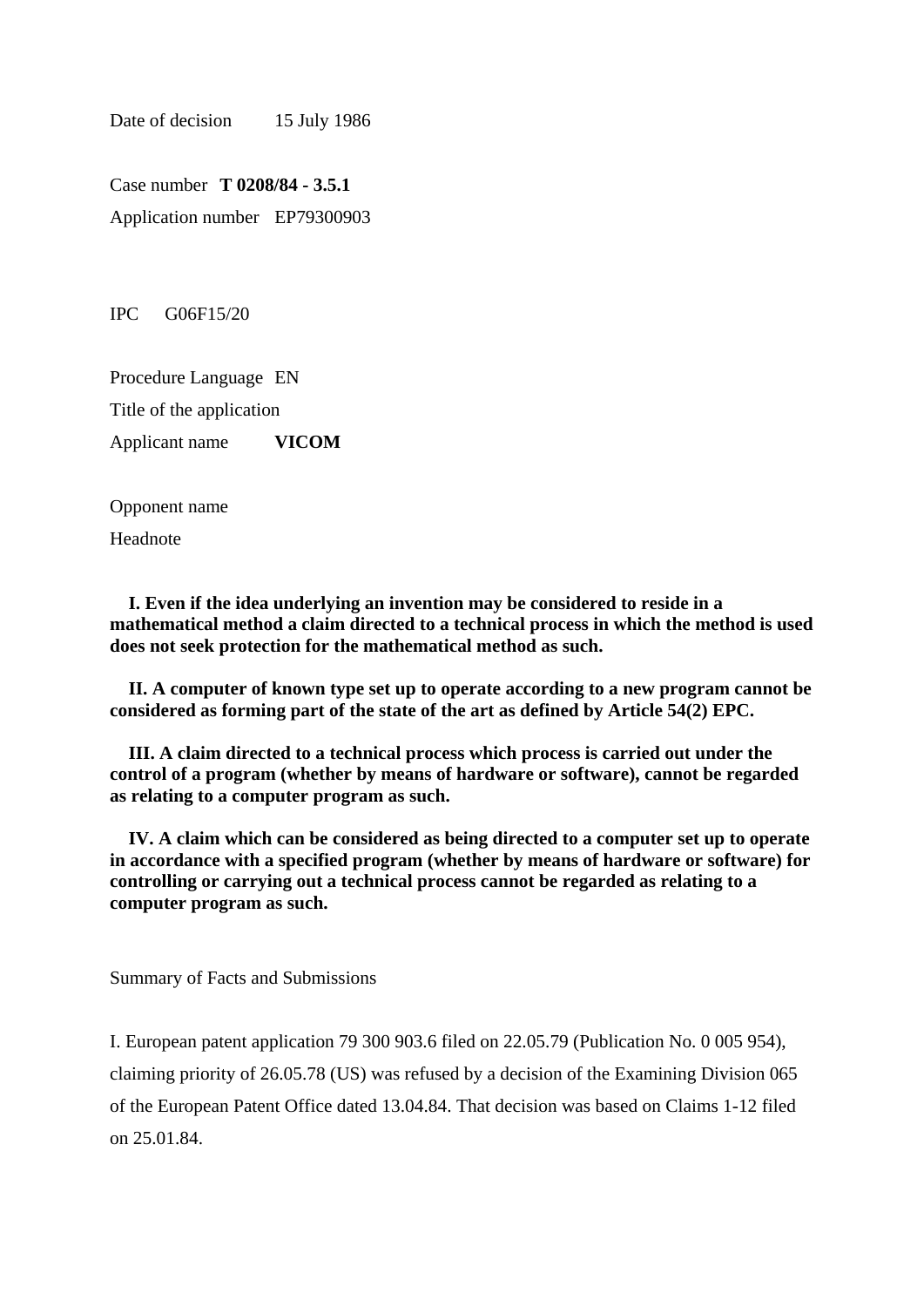II. The reasons given for the refusal were that the independent method Claims 1, 3, 5, 12 related to a mathematical method which is not patentable by virtue of Article 52(2) (a) and (3) EPC, that the dependent method Claims 2, 4, 6, 7 did not add technical features as required by Rule 29(1) EPC and that the apparatus Claims 8-11 in the absence of supporting disclosure of novel apparatus were unacceptable in view of Article 52(1) and 54 EPC.

Furthermore, the Examining Division considered that the normal implementation of the claimed methods by a program run on a known computer could not be regarded as an invention in view of Article 52(2)(c) and (3) EPC.

III. The applicants lodged an appeal against this decision on 12.06.84. The appeal fee was paid on the same date. The statement of grounds was filed on 16.08.84.

IV. In the statement of grounds the appellants argued essentially as follows:

The Examining Division appears to have reasoned that the disclosure is talking about mathematical operations which can be carried out on a conventional general purpose computer and since there is no detailed discussion of the circuitry of special purpose hardware, there is no basis for claiming the apparatus as being anything other than a suitably programmed conventional computer. The disclosure, however, relates to special purpose hardware which is to be put into practice by the skilled man designing circuitry which can perform the specific operations detailed in the specification. These operations are precisely defined there by mathematical expressions; there is no basis for an objection of lack of support on this point as it is entirely conventional to define filters in terms of mathematical operations since it is one of the expected skills of a filter designer to be able to "reduce" a mathematically specified filter to its circuit form. For purposes of convenience, and as is conventional in this complex area of technology, the description of the point operator and the mask circuits are given mathematically, which is then understood by those skilled in this art to refer to a series of logic circuits which can perform the function specified by the mathematical description. Thus, the mathematics is merely a shorthand by which to describe a technical function, and not the totality of the invention. In the claims the process steps might be said to be defined in terms of a novel algorithm. The Examining Division appears to take the view that something defined in terms of an algorithm is inherently unpatentable. The appellants consider that although an algorithm per se might be excluded by Article 52(2) EPC, a process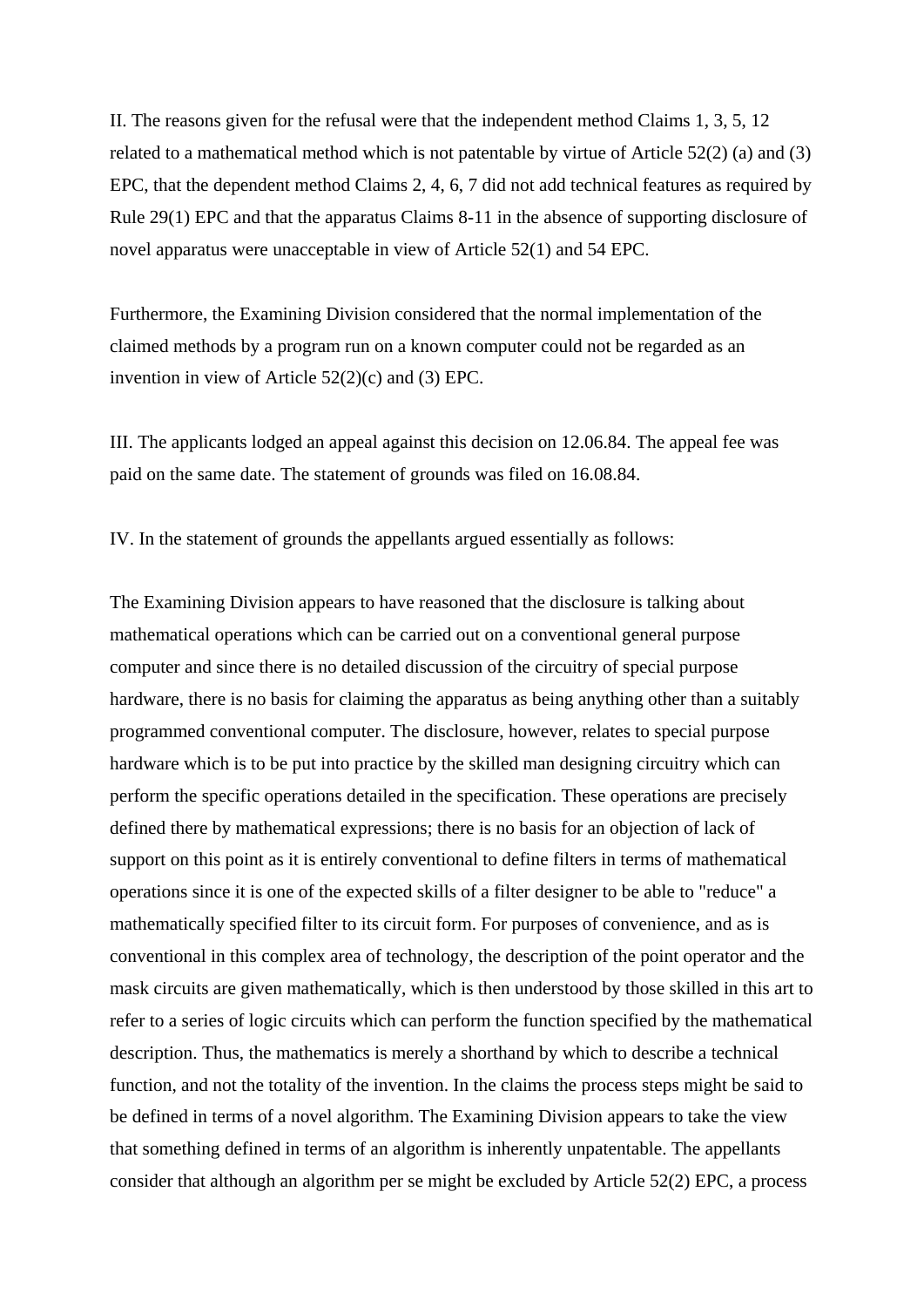carried out in accordance with an algorithm is clearly not excluded by Article 52(2) EPC. A definition in terms of an algorithm is no different in principle from any other sort of technical definition of a process and Article 52(2) EPC provides no basis for discriminating between algorithmically based definitions and others, particularly in view of Article 52(3) EPC. What should determine patentability is the substance of what is being claimed, not its manner of definition. Under Article 52(1) EPC, patents shall be granted for inventions which are (a) susceptible of industrial application, (b) are new and (c) involve an inventive step.

The appellants sell a product covered by the claims of the application, and this clearly demonstrates that the present invention is susceptible of industrial application. In the section on "Mathematical Methods" of the Guidelines for Examination (Part C, Chapter 4, page 24) it is stated: "A mathematical method for designing electrical filters is not patentable; nevertheless filters designed according to this method could be patentable provided they had a novel technical feature to which a product claim can be directed."

A novel technical feature clearly exists in not only the hardware, but also in the method recited in the claims presented by this appeal. The invention furthermore confers a technical benefit namely a substantial increase in processing speed compared with the prior art. Digital filtering in general and digital image processing in particular are "real world" activities that start in the real world (with a picture) and end in the real world (with a picture). What goes on in between is not an abstract process, but the physical manipulation of electrical signals representing the picture in accordance with the procedures defined in the claims. There is no basis in the EPC for treating digital filters differently from analogue filters. The appellants have thus made a new and valuable contribution to the stock of human knowledge and patent protection for this contribution cannot be denied merely on the basis that the manner in which the invention is defined would appear to bring it within the exclusions of Article 52(3) EPC.

The invention contemplates and adequately discloses to those skilled in the art the use of novel special hardware and method steps, and those technical features are found in the claims.

V.In a communication of 30.09.85, the Rapporteur of the Board informed the appellants that if they were to amend their method claims so that these would relate to the digital processing of images in the form of a two-dimensional data array, the grant of a patent was conceivable. At the same time, it was indicated that the Board would probably remit the case to the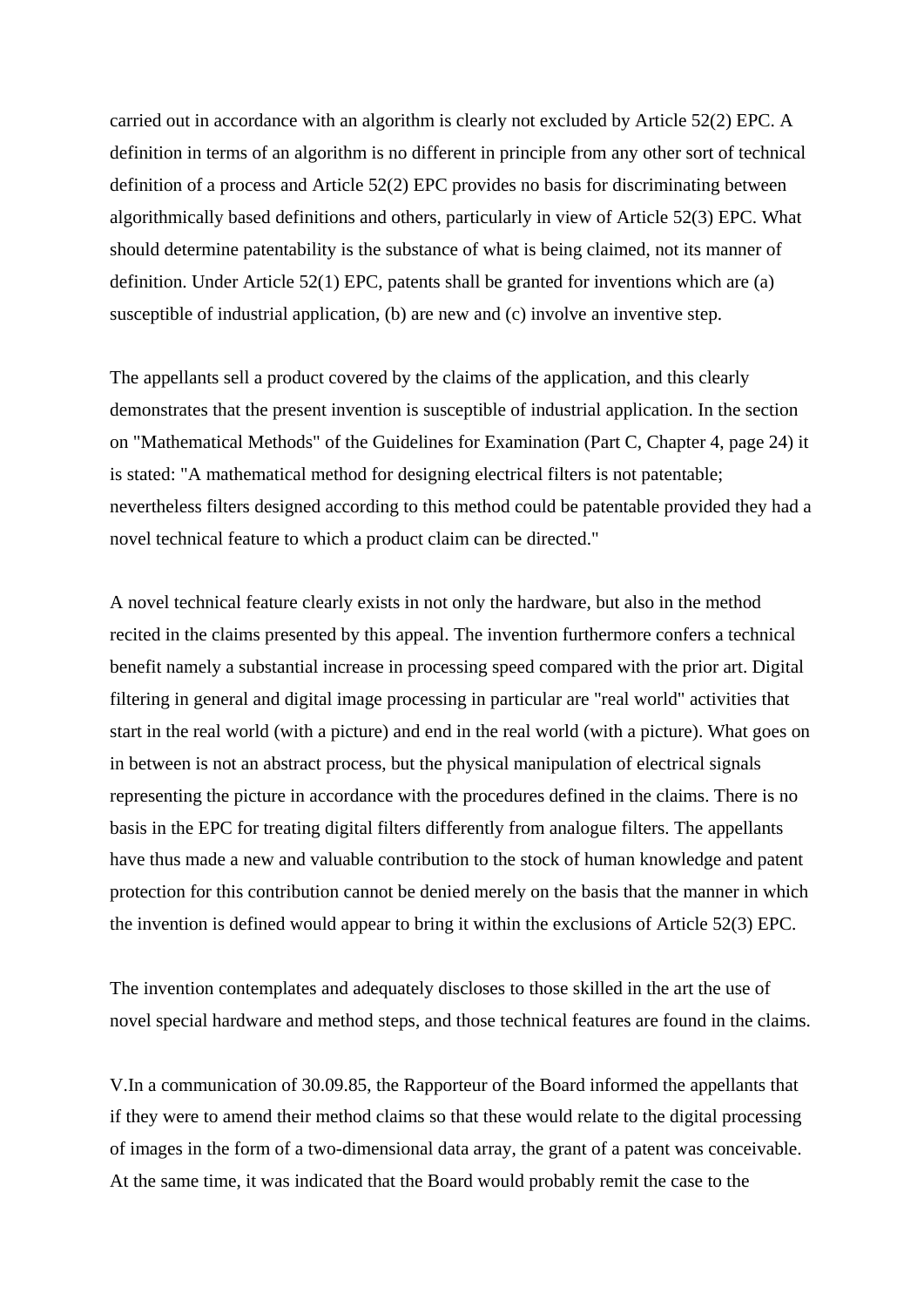Examining Division to deal with any requirements of the EPC which might not be met other than the allowability of the claims under Article 52(2) and 52(3) EPC.

VI.The appellants thereupon filed amended Claims 1-12 on 11.11.85 and requested the grant of a European patent on the basis of these claims, Claims 1 and 8 of which read as follows:

1. A method of digitally processing images in the form of a two-dimensional data array having elements arranged in rows and columns in which an operator matrix of a size substantially smaller than the size of the data array is convolved with the data array, including sequentially scanning the elements of the data array with the operator matrix, characterised in that the method includes repeated cycles of sequentially scanning the entire data array with a small generating kernel operator matrix to generate a convolved array and then replacing the data array as a new data array; the small generating kernel remaining the same for any single scan of the entire data array and although comprising at least a multiplicity of elements, nevertheless being of a size substantially smaller than is required of a conventional operator matrix in which the operator matrix is convolved with the data array only one, and the cycle being repeated for each previous new data array by selecting the small generating kernel operator matrices and the number of cycles according to conventional error minimisation techniques until the last new data array generated is substantially the required convolution of the original data array with the conventional operator matrix.

8. Apparatus for carrying out the method in Claim 1 including data input means (10) for receiving said data array, and said data array to generate an operator matrix for scanning said data array to generate the required convolution of the operator matrix and the data array, characterised in that there are provided feedback means (50) for transferring the output of the mask means (20) to the data input means, and control means (30) for causing the scanning and transferring of the output of the mask means (20) to the data input means to be repeated a predetermined number of times.

Reasons for the Decision

1. The appeal complies with Articles 106 to 108 and Rule 64 EPC and is therefore admissible.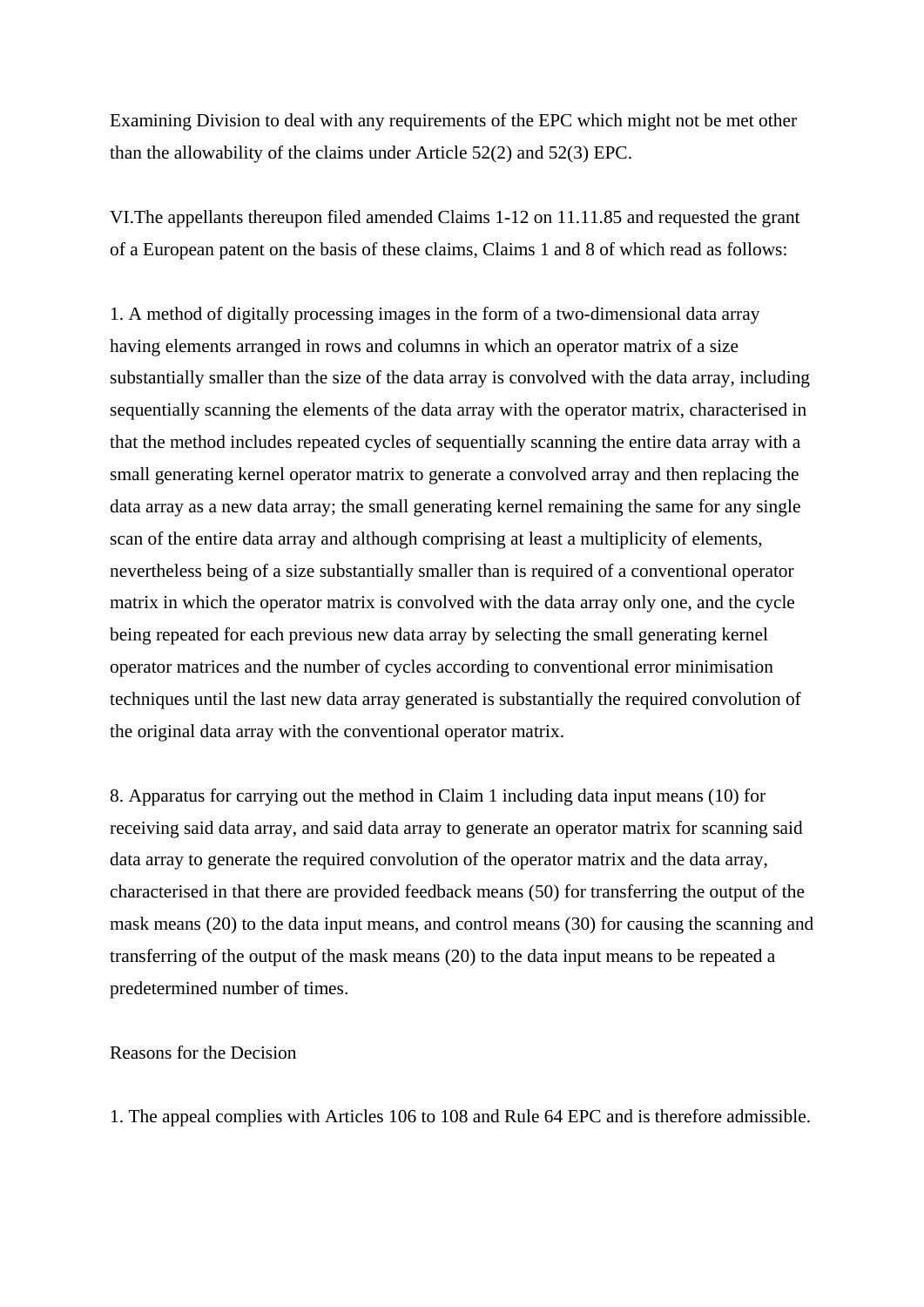2. In the decision under appeal the Examining Division has held that the method of digitally filtering a two-dimensional data array (representing a stored image) according to Claim 1 which was submitted to the Examining Division was a mathematical method because at least the characterising part of the claim would only add a different mathematical concept and would not define new technical subject-matter in terms of technical features. It was further considered that such claims concerned only a mathematical way of approximation of the transfer function of a two-dimensional finite impulse response (FIR) filter implemented by direct or conventional convolution. Finally, the Examining Division considered that digital image processing as such was just a calculation carried out on two-dimensional arrays of numbers (representing points of an image) using certain algorithms for smoothing or sharpening the contrast between neighbouring data elements in an array. Digital filtering had therefore to be considered as a mathematical operation.

3. Although the question as to whether a method for image processing is susceptible of industrial application (Article 57 EPC) has not been explicitly raised in the procedure before the Examining Division it seems desirable to consider this issue first before addressing the point of allowability of the claims under Articles 52(2) and (3) EPC.

The Board's present view is that the question should be answered affirmatively.

Clearly a method for obtaining and/or reproducing an image of a physical object or even an image of a simulated object (as in computer-aided design/computer-aided manufacturing (CAD/CAM) systems) may be used e.g. in investigating properties of the object or designing an industrial article and is therefore susceptible of industrial application. Similarly, a method for enhancing or restoring such an image, without adding to its informational content, has to be considered as susceptible of industrial application within the meaning of Article 57 EPC.

However, the appellants' argument that the fact that they sell a computer incorporating some new hardware and/or software is proof of industrial applicability cannot be accepted insofar as the process carried out under the control of such hard- or software is concerned. Even though a computer is an industrial product it does not inevitably follow that a process carried out under its control is industrially applicable. It might, e.g., relate exclusively to a game.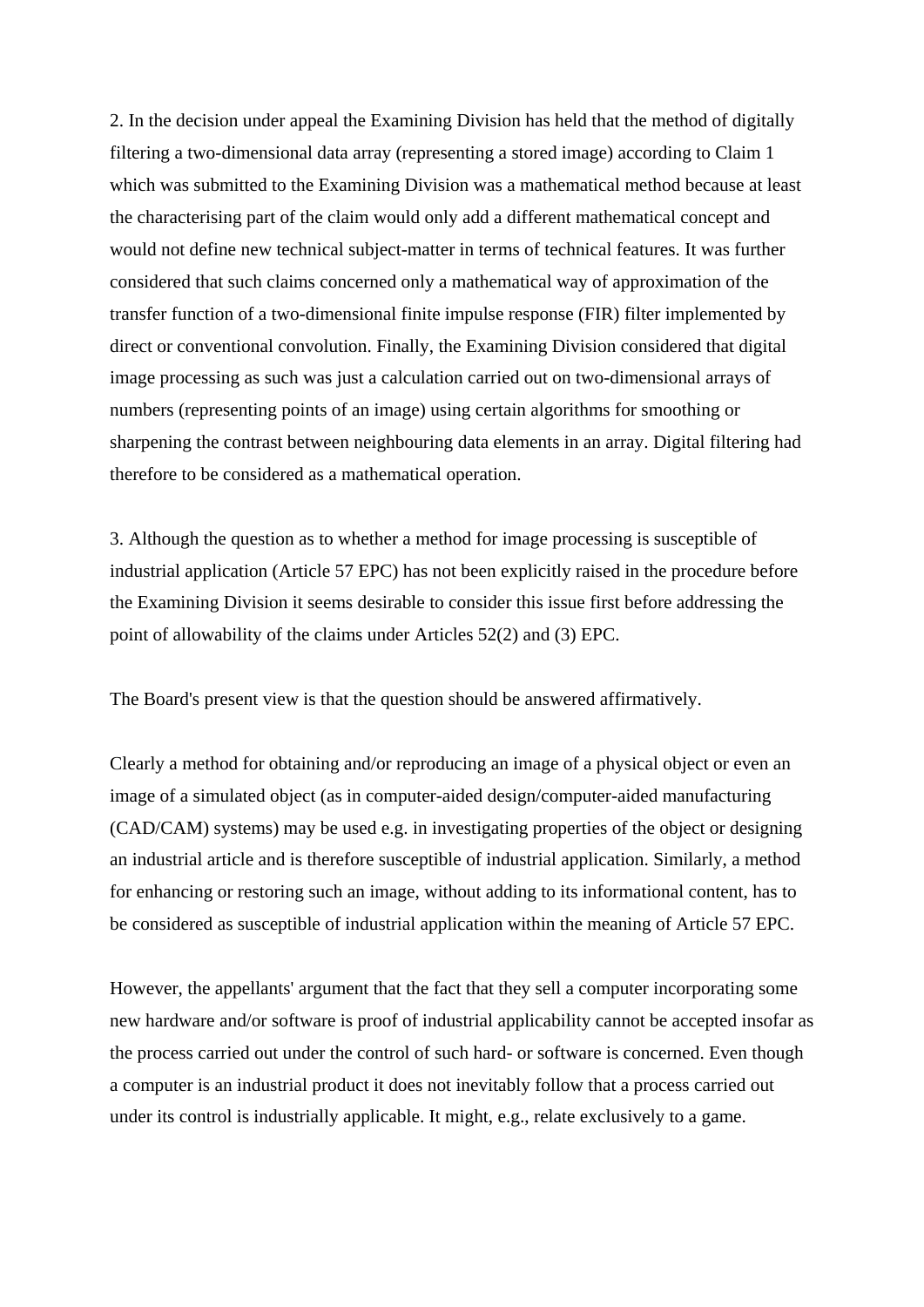4. The now effective method Claims 1-7 and 12 are directed to methods for digitally processing images. One basic issue to be decided in the present appeal is, therefore, whether or not such a method is excluded from patentability under Article 52(2) and (3) EPC on the ground that it is a mathematical method as such.

5. There can be little doubt that any processing operation on an electric signal can be described in mathematical terms. The characteristic of a filter, for example, can be expressed in terms of a mathematical formula. A basic difference between a mathematical method and a technical process can be seen, however, in the fact that a mathematical method or a mathematical algorithm is carried out on numbers (whatever these numbers may represent) and provides a result also in numerical form, the mathematical method or algorithm being only an abstract concept prescribing how to operate on the numbers. No direct technical result is produced by the method as such. In contrast thereto, if a mathematical method is used in a technical process, that process is carried out on a physical entity (which may be a material object but equally an image stored as an electric signal) by some technical means implementing the method and provides as its result a certain change in that entity. The technical means might include a computer comprising suitable hardware or an appropriately programmed general purpose computer.

6. The Board, therefore, is of the opinion that even if the idea underlying an invention may be considered to reside in a mathematical method a claim directed to a technical process in which the method is used does not seek protection for the mathematical method as such.

7. In contrast, a "method for digitally filtering data" remains an abstract notion not distinguished from a mathematical method so long as it is not specified what physical entity is represented by the data and forms the subject of a technical process, i.e. a process which is susceptible of industrial application.

8. Rule 29(1) EPC requires that the claims shall be drafted "in terms of the technical features of the invention". The Board considers that this condition is met if the features mentioned in the claims will be understood by those skilled in the art as referring to the technical means for carrying out the functions specified by such features. If convenient, therefore, the use of mathematical expressions (addition, multiplication, convolution, logic conjunctions etc.) is admissible, the overriding requirements always being that the claim be clear and concise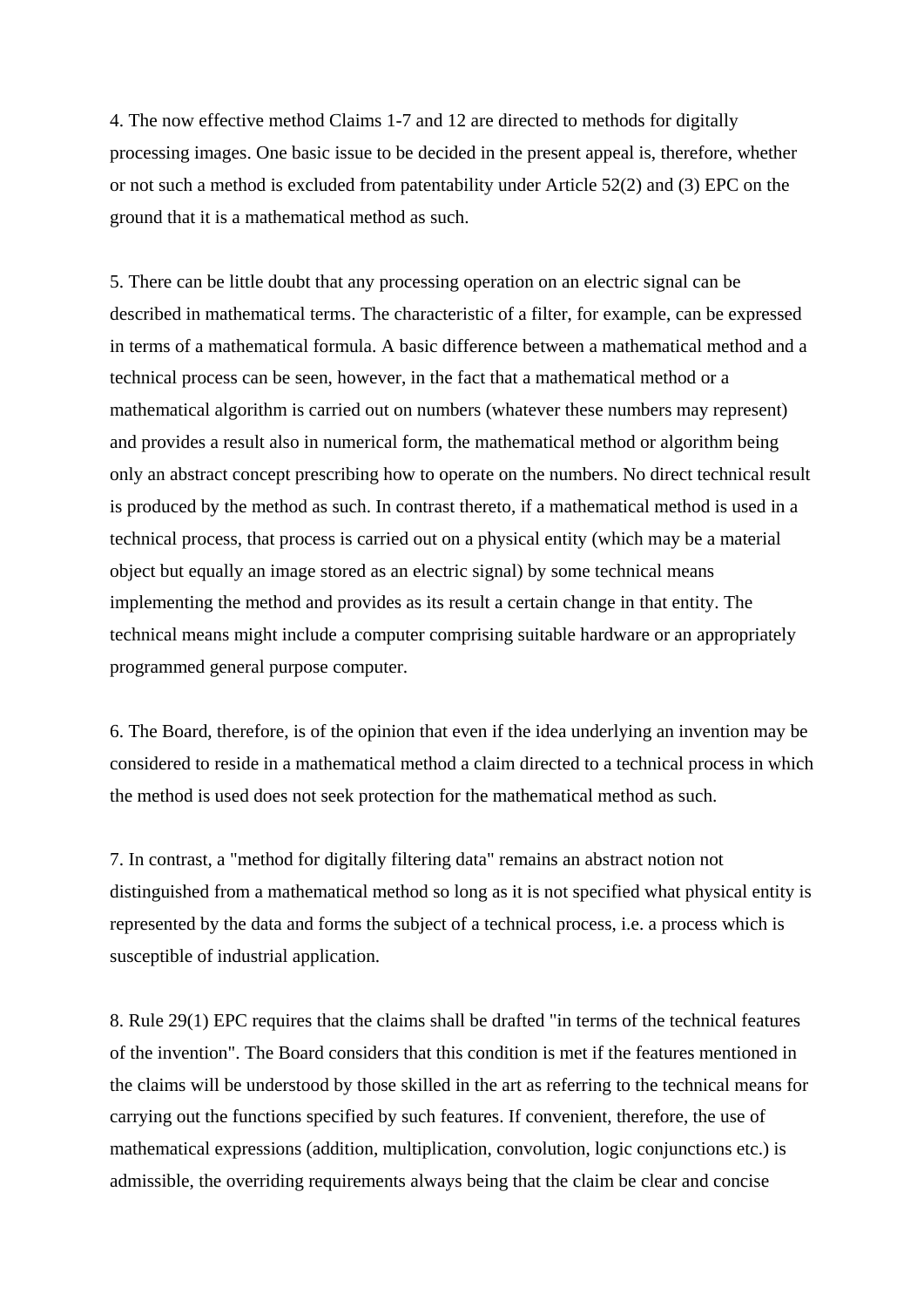(Article 84 EPC) and that the person skilled in the art can understand what technical means are necessary from the description and/or his general knowledge of the field concerned (in order to comply with Article 83 EPC).

9. For all these reasons, the Board has come to the conclusion that the subject-matter of Claim 1 (and similarly that of the other method Claims 2-7 and 12) is not barred from protection by Articles  $52(2)(a)$  and  $(3)$  EPC.

10. The Board will now consider the Examining Division's argument that the implementation of the claimed methods for image processing by a program run on a computer could not be regarded as an invention under Article 52(2)(c) and (3) EPC which seems tantamount to saying that a claim directed to such subject-matter would seek protection for a computer program as such.

11. The appellants have stressed that the application discloses new hardware for carrying out the claimed methods but admit on the other hand that at least in principle it is possible to implement the method and apparatus according to the application by a suitably programmed conventional computer although such a computer may not be optimized for carrying out digital image processing (cf. page A-2 of the Statement of Grounds).

12. The Board is of the opinion that a claim directed to a technical process which process is carried out under the control of a program (be this implemented in hardware or in software), cannot be regarded as relating to a computer program as such within the meaning of Article 52(3) EPC, as it is the application of the program for determining the sequence of steps in the process for which in effect protection is sought. Consequently, such a claim is allowable under Article 52(2)(c) and (3) EPC.

13. Concerning the apparatus Claim 8, the Examining Division has held that it is not acceptable because a new apparatus is not clearly disclosed. According to the decision under appeal, the claim when interpreted in the light of the description and the drawings seems to imply only the use of a conventional computer which could not provide the basis of an acceptable product claim in view of Articles 52(1) and 54 EPC. The Board understands this as meaning that the Examining Division was of the opinion that a conventional computer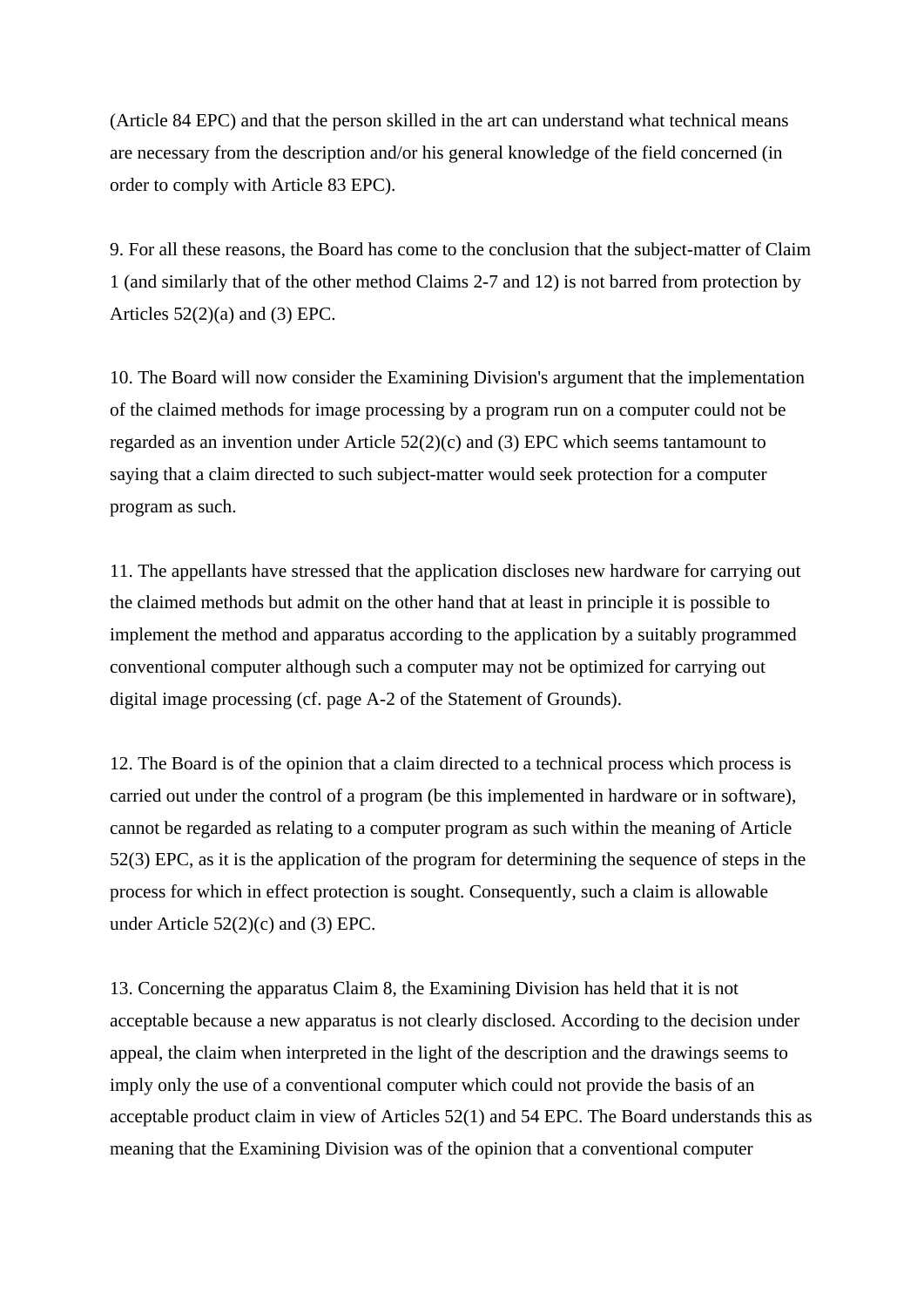programmed so as to carry out a method according to one or more of the method claims is not novel.

14. In the view of the Board, however, Article 54 EPC leaves no room for such an interpretation. A computer of known type set up to operate according to a new program cannot be considered as forming part of the state of the art as defined by Article 54(2) EPC. This is particularly apparent in the present case as Claims 8 - 11 clearly embrace also the use of special hardware, for which some indications are given in the description and also mixed solutions combining some special hardware with an appropriate program.

15. In view of certain considerations by the Examining Division which appear to apply to the apparatus claims as well (cf. paragraph 10 above) it remains to be examined if the present apparatus Claim 8 would be objectionable under Article 52(2)(c) as qualified by (3) EPC. For reasons analogous to these given in paragraph 12 above, the Board holds that this is not the case and the same applies to the other apparatus Claims 9-11. Generally claims which can be considered as being directed to a computer set up to operate in accordance with a specified program (whether by means of hardware or software) for controlling or carrying out a technical process cannot be regarded as relating to a computer program as such and thus are not objectionable under Article 52(2)(c) and (3) EPC.

16. In arriving at this conclusion the Board has additionally considered that making a distinction between embodiments of the same invention carried out in hardware or in software is inappropriate as it can fairly be said that the choice between these two possibilities is not of an essential nature but is based on technical and economical considerations which bear no relationship to the inventive concept as such. Generally speaking, an invention which would be patentable in accordance with conventional patentability criteria should not be excluded from protection by the mere fact that for its implementation modern technical means in the form of a computer program are used. Decisive is what technical contribution the invention as defined in the claim when considered as a whole makes to the known art. Finally, it would seem illogical to grant protection for a technical process controlled by a suitably programmed computer but not for the computer itself when set up to execute the control.

17. At least theoretically it could be questioned whether claims directed to apparatus for carrying out a certain function should be limited to the apparatus when indeed carrying out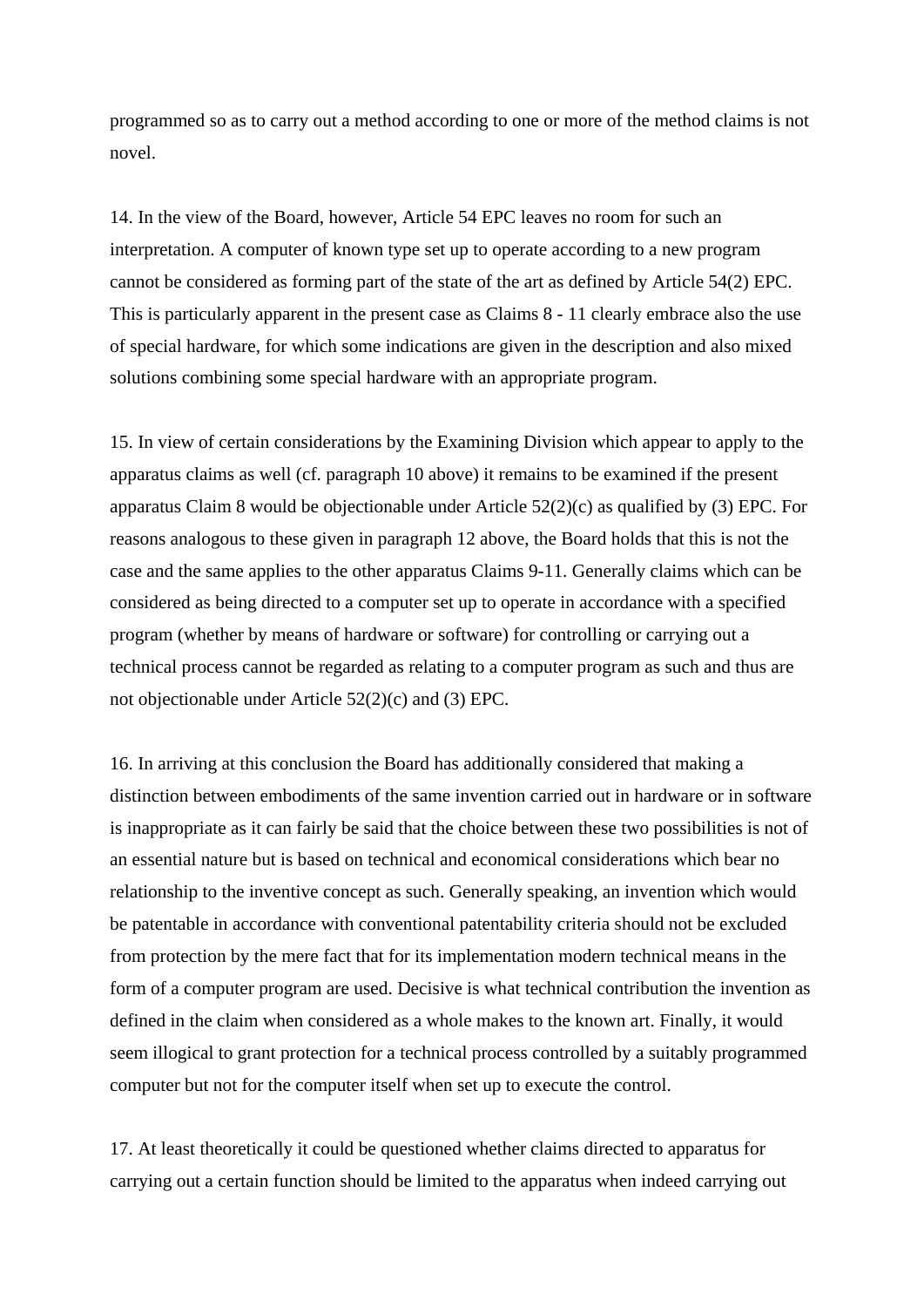this function, which means in the present case that under the control of the program the computer steps through a succession of different configurations to effect operations on the electric signal representing the image. The Board, however, rejects this view as it would result in an undue limitation of the possibilities of the patent owner to assert his rights.

18. It may be mentioned in passing here that the computer program referred to on page 14, line 16 onwards of the description merely serves to calculate the element values of the small generating kernel and the weighting values. It does not form part of the image processing methods claimed, nor is it embodied in the apparatus claims. Indeed such a program would not be patentable in view of the Board's foregoing considerations.

19. In the course of the procedure, the Examining Division has also raised objections concerning the absence of inventive step and insufficient disclosure. The discussion on these matters between the Examining Division and the appellant does not seem definitely concluded.

20. In order not to deprive the appellants of an examination in two instances and in accordance with the request expressed by the appellants in the statement of grounds the Board deems it appropriate to remit the case to the Examining Division to deal with the said matters as it sees fit and to deal with any amendments which will be required to comply inter alia with the provisions of Articles 83 and 84 and Rules 27 and 29 EPC.

## **ORDER**

For these reasons, it is decided that:

1. The decision of the Examining Division dated 13 April 1984 is set aside.

2. The case is remitted to the Examining Division for further prosecution on the basis of Claims 1-12 filed on 11 November 1985.

## Remarks:

O.J. EPO issue: 1987,014